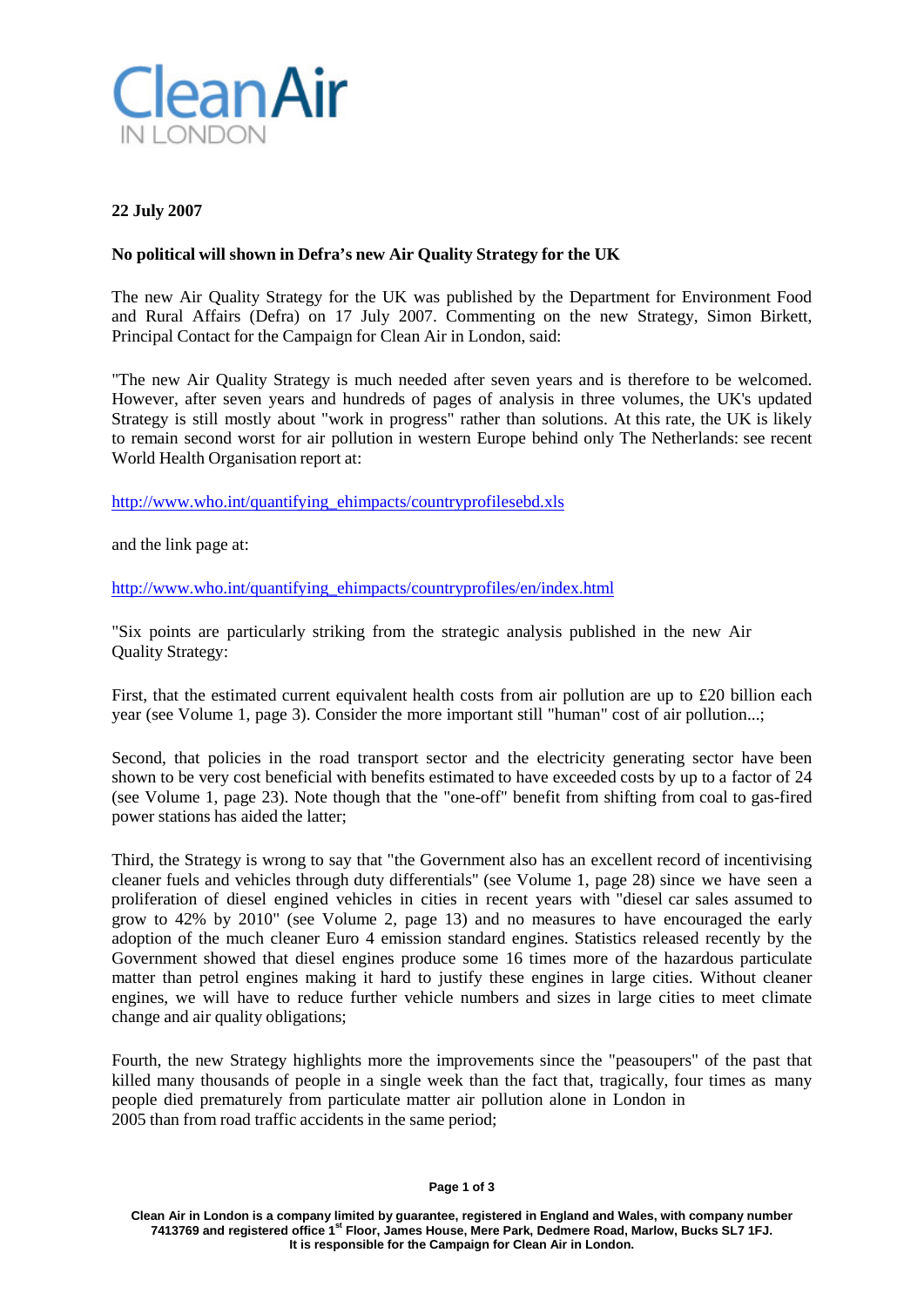

Fifth, the Strategy highlights rightly the vital linkages between air quality and climate change mitigation measures (without having done so in the Draft Climate Change Bill); and

Sixth, the Strategy makes clear that if no further measures, in addition to those already agreed, are implemented that man-made particulate matter air pollution alone will result in a health impact in the UK in 2020 that is still estimated to cost up to £6.2-14.7 billion per annum (i.e. an average reduction of life expectancy in the UK of 5.5 months still in 2020) (see Volume 1, page 42). This is astonishing when European Union legal limits for particulate matter were due to have been met by January 2005 since 1999 legislation (and January 2010 for nitrogen dioxide).

"Why is it that the Government is considering such an inadequate response to such a serious air pollution health problem and such an opportunity for massive financial costs savings? Even successful implementation of the Government's latest package, of "New measures to be considered" and "Measures requiring additional development work", would only improve seemingly the average reduction in life expectancy in the UK by a further two weeks in 2020 to 5.0 months (see Volume 1, page 3)? Bear in mind too that these are averages across the whole UK and the Strategy says that 84% of urban roads in England met the objective in 2003 - what cost then to those near the other 16% of urban roads... (see Volume 2, page 213)?

The Government admits in the Executive Summary that it is "projected to miss objectives on three of our nine pollutants (particles, ozone and nitrogen dioxide)" (see Volume 1, page 7). The Executive Summary does not mention however that there appear to be problems meeting objectives for Polycyclic Aromatic Hydrocarbons (which is believed to cause an "increased incidence of tumours of the lung, skin and possibly bladder and other sites") for the foreseeable future (see Volume 2, page 87), for Benzene (which is a "recognised genotoxic human carcinogen") at "a small number of roadside locations in London" (see Volume 2, page 92) and for Sulphur Dioxide (which is an "irritant gas that, in high concentrations, provokes broncho-constriction i.e. narrowing of the airways") where the UK seems to been in ongoing breach of European Union legal limits (see Volume 2, page 72).

A Strategic Plan without any proposal to meet key European Union legal limits (e.g. particulate matter and nitrogen dioxide) does not seem to be making "reasonable efforts" to do so.

Why also is the Government dropping measures that might provide "significant benefits for example by helping achieve legally binding European Union limit values" (such as providing incentives to phase out the most polluting vehicles, helping London with its Low Emission Zone, retrofitting Diesel Particulate Filters to heavy duty vehicles and captive fleets and setting product standards for gas fired domestic appliances) (see Volume 3, page 12) and delaying those like road pricing that offer 70% reductions in peaks of air pollution (see Volume 3, page 278)?

Why also is the Government using 2003 as a Base Year for many of its air pollution projections when it admits that this was a "poor year" for air quality compared to other years this decade and that starting projections from a poor year for air quality will result in higher projected air quality than starting from a year of relatively good air quality (see Volume 2, page 112)?

How can it be right, from an Environmental Justice perspective, for the Government to say that "the health benefits of reducing the average exposure of 10 million people (even if living in areas already below the objectives) by 1 microgram per cubic metre are one hundred times greater than

## **Page 2 of 3**

**Clean Air in London is a company limited by guarantee, registered in England and Wales, with company number 7413769 and registered office 1st Floor, James House, Mere Park, Dedmere Road, Marlow, Bucks SL7 1FJ. It is responsible for the Campaign for Clean Air in London.**